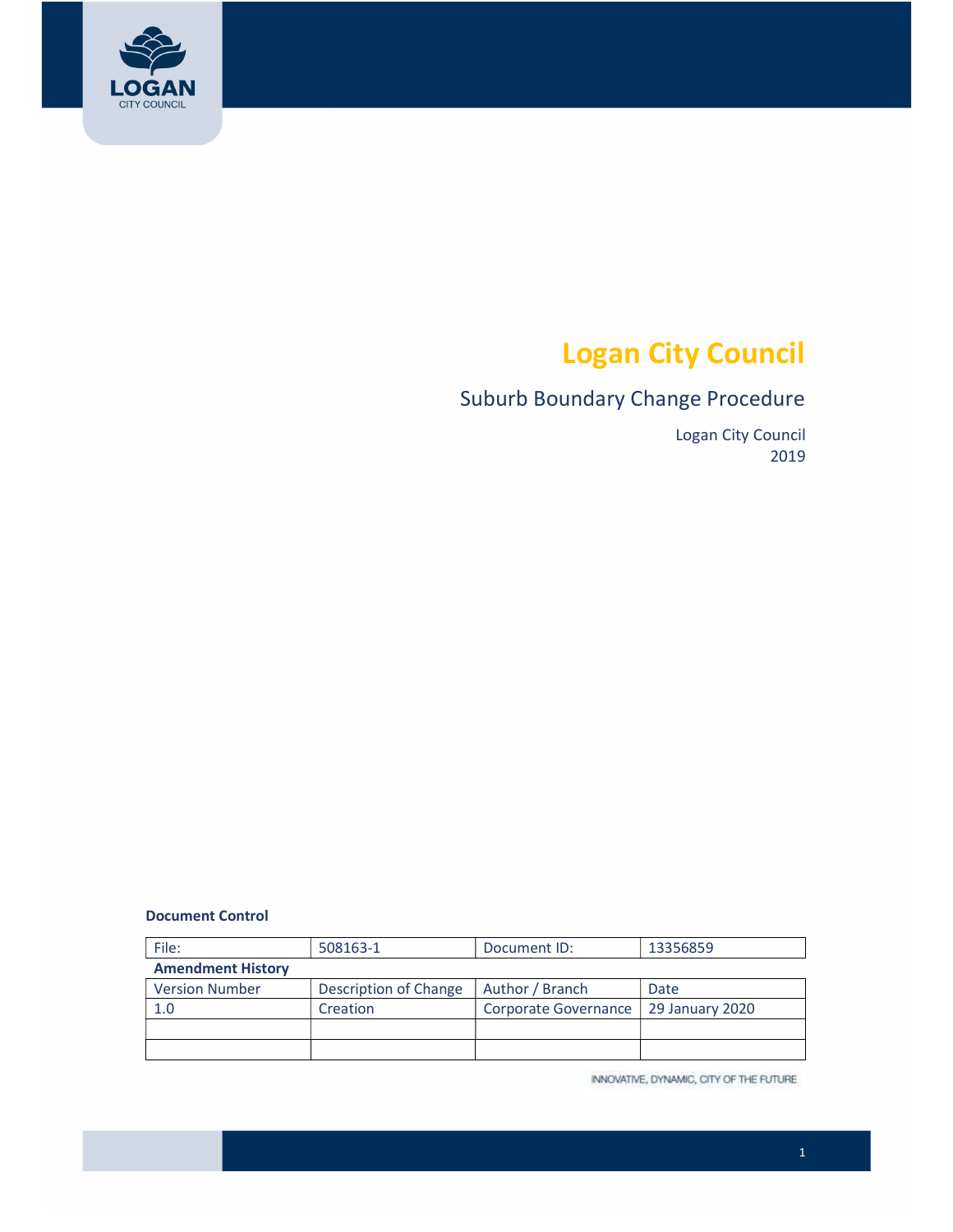

### Table of Contents

| 2 Who has jurisdiction to make decisions about amending suburb boundaries?3                |  |
|--------------------------------------------------------------------------------------------|--|
|                                                                                            |  |
|                                                                                            |  |
| 5 When a third party seeks Council's support for the third party's submission to the State |  |
|                                                                                            |  |
|                                                                                            |  |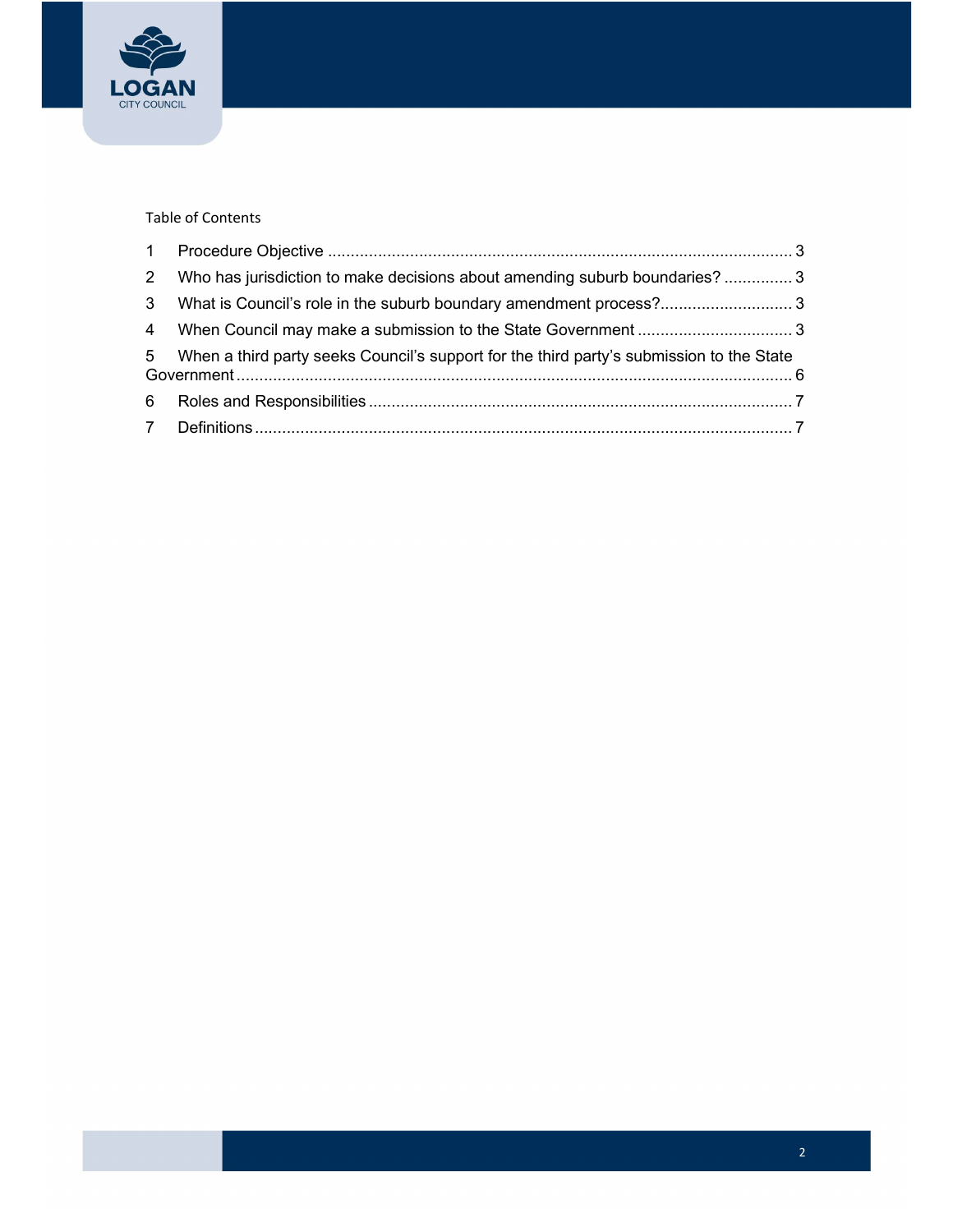<span id="page-2-0"></span>

# 1 Procedure Objective

 This Procedure provides guidance to Councillors, Council employees and the community about Council's role in the suburb boundary change process, and about:

- The circumstances under which Council may consider making a submission to the State Government requesting an amendment to a suburb boundary; and
- The circumstances under which Council will agree to provide a letter of support to a third party who wishes to make a submission to the State Government requesting an amendment to a suburb boundary.

# 2 Who has jurisdiction to make decisions about amending suburb boundaries?

 The Queensland State Government has the exclusive right to make decisions about whether to amend a suburb boundary. The Department of Natural Resources, Mines and Energy has jurisdiction to receive submissions from members of the community proposing a suburb boundary amendment, and exclusive jurisdiction to make decisions on those submissions.

# 3 What is Council's role in the suburb boundary amendment process?

 Council has no legal authority to amend a suburb boundary, receive submissions from members of the community proposing amendments to a suburb boundary or make decisions on submissions.

Council's role in the suburb boundary amendment process is limited to the following:

- Council may make a submission to the State Government to request amendment of a suburb boundary; or
- Council may provide a letter of support to a third party who intends to make a submission to the State Government to request amendment of a suburb boundary.

# 4 When Council may make a submission to the State Government

 If a Councillor or Council employee identifies that an amendment to a suburb boundary may be desirable for operational reasons, Council may consider making a submission to the State Government to amend the suburb boundary.

 Under no circumstances will Council make a submission to the State Government on behalf of a third party, or for the purposes of advancing a political interest or a third party's interests.

### 4.1 Proposing to make a submission for a suburb boundary change

 If a Councillor or Council employee identifies that an amendment to a suburb boundary may be desirable for operational reasons, the Councillor or Council employee must provide a written briefing to the Corporate Governance Manager. The written briefing must:

- Outline why the amendment is desirable for operational reasons
- Outline the benefit to Council and the community if the amendment is made
- Contain a map detailing the existing and proposed suburb boundaries
- Provide a list of the addresses that will be directly affected by the amendment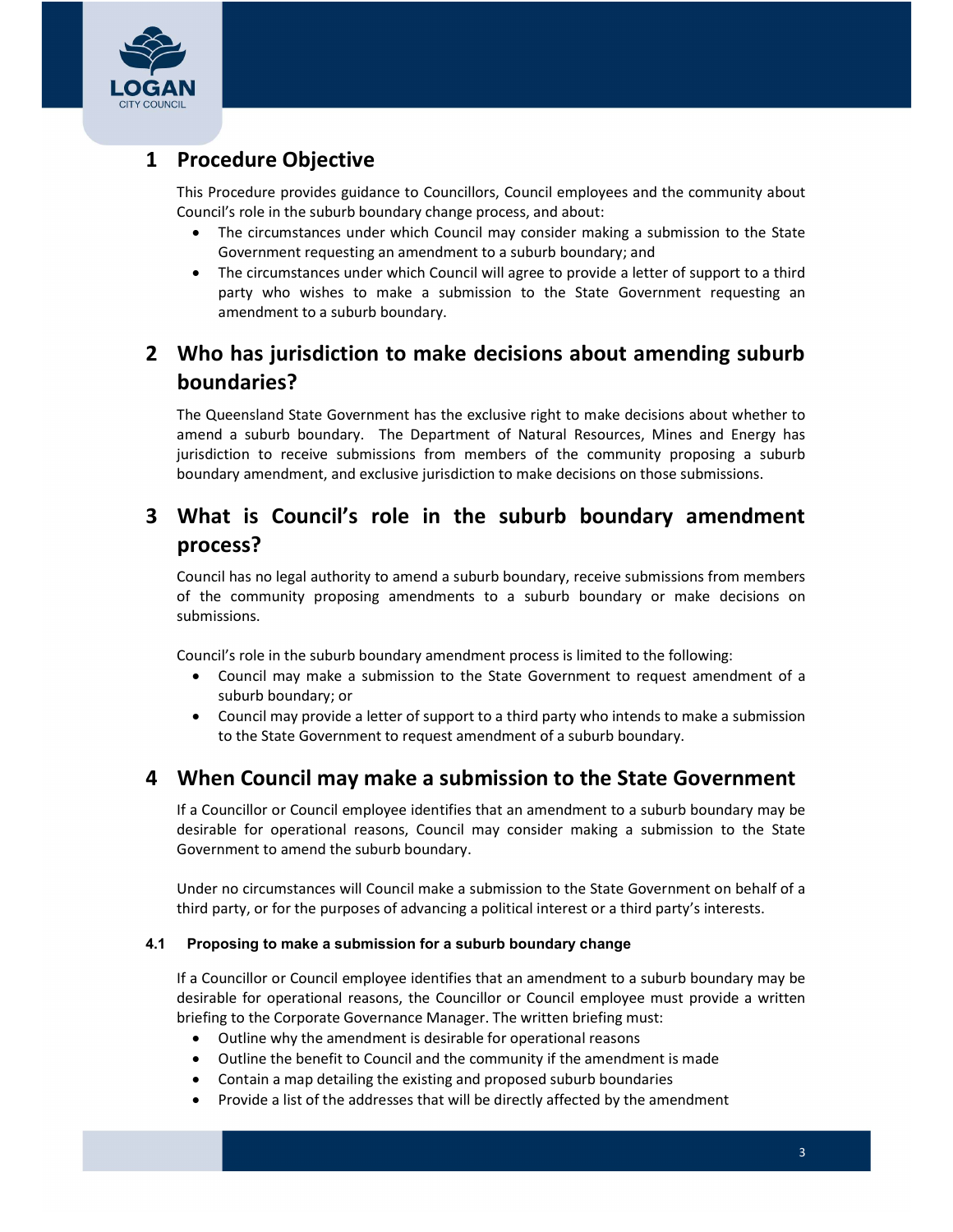

### 4.2 Corporate Governance Manager Report to Executive Leadership Team

 When the Corporate Governance Manager receives a written briefing on a proposed amendment that complies with the requirements above, the Corporate Governance Manager will prepare a briefing report for the Executive Leadership Team to consider whether Council should make a submission to the State Government.

#### 4.3 Consultation with Councillors

 If the Executive Leadership Team endorses that the proposed amendment has operational benefit for Council and will result in a benefit to the community, the Corporate Governance Manager will provide a briefing to Councillors for the purpose of obtaining feedback about whether they are supportive of Council undertaking community consultation about the proposed amendment.

### 4.4 Community Consultation

 The State Government undertakes formal community consultation when considering all submissions to amend suburb boundaries. The purpose of Council undertaking community consultation is to allow Councillors to understand the level of community support for a proposed Council submission to the State Government, so that Councillors can determine whether they will support the submission.

 If the majority of Councillors support undertaking community consultation, the Corporate Governance Manager will:

- Prepare a covering letter, survey form and map detailing the existing and proposed suburb boundaries
- Arrange for the covering letter, survey form and map to be sent to
	- o All affected property owners
	- $\circ$  The relevant registered native title body corporate or known traditional owners of the affected land
- Arrange for the survey form and map to be published on Council's website so that any other interested community members have the opportunity to submit their views
- Allow the community a minimum of 20 business days to submit their views

 The survey form must contain a section allowing the affected person to acknowledge that they may need to change their postal address details if the proposed amendment is accepted by the State Government.

 Once the community consultation period has ended, the Corporate Governance Manager will collate the survey results. A summary of the community consultation survey results will be provided to Councillors at a briefing and will be circulated to the Executive Leadership Team.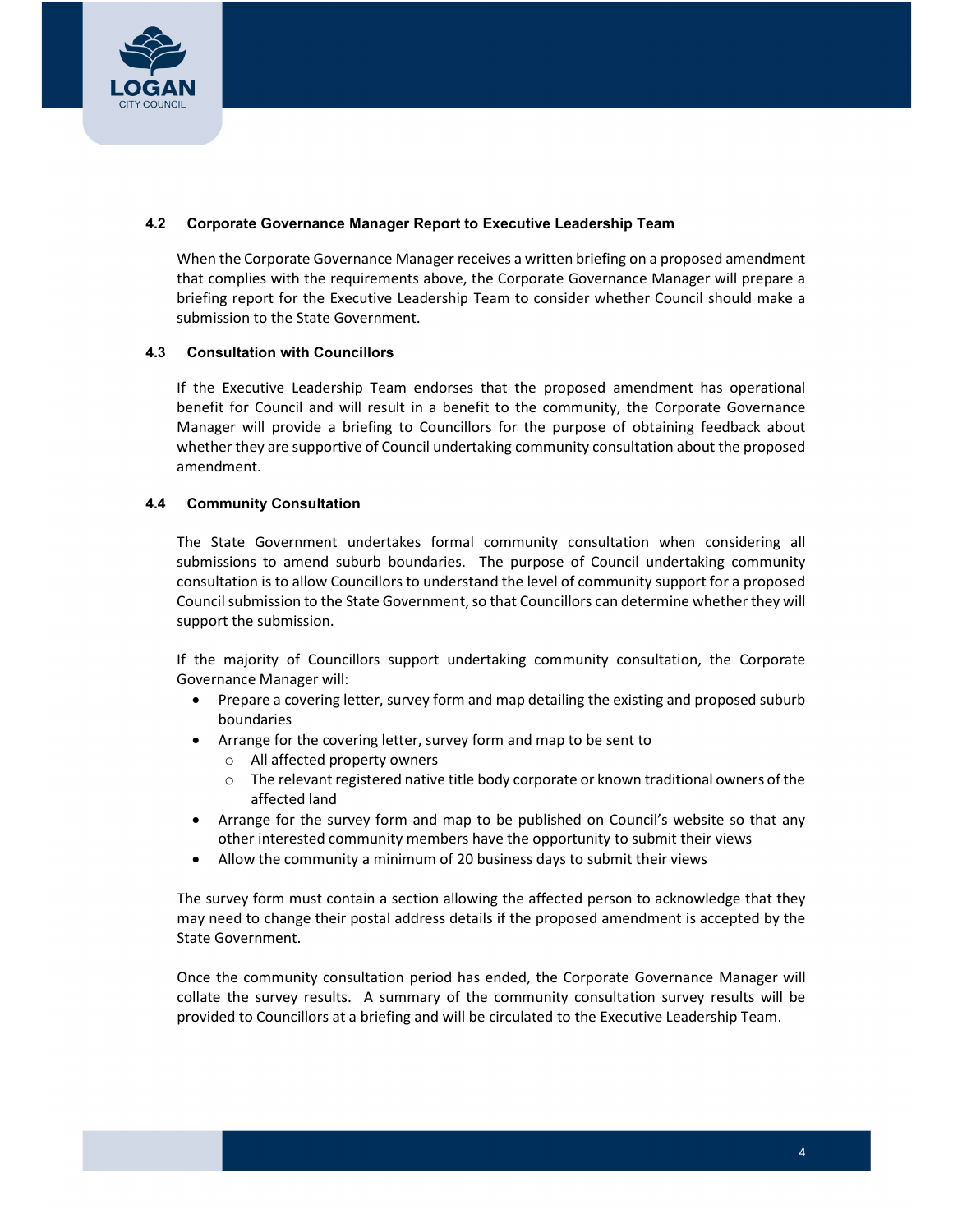

### 4.5 Preparation of submission to State Government

 If at least 70% of the survey responses to the community consultation are in favour of the proposed amendment, the Corporate Governance Manager will coordinate the preparation of a submission to the State Government about the proposed the amendment.

The submission must contain:

- An outline of why the amendment is desirable for operational reasons
- An outline of the benefit to Council and the community if the amendment is made
- An acknowledgment that if the proposed amendment is accepted, Council will notify affected persons
- A map detailing the existing and proposed suburb boundaries
- A list of the addresses that will be directly affected by the amendment
- A copy of all survey responses

#### 4.6 Where Council's submission is not accepted by the State Government

 If the State Government does not accept Council's submission to amend a suburb boundary, the Corporate Governance Manager will prepare a letter to the affected property owners which will thank the property owners for participating in the survey during the community consultation, advise that the submission was not accepted, and advise that there is no change to the existing suburb boundary.

#### 4.7 Where Council's submission is accepted by the State Government

 After Council has received notification from the State Government that the submission has been accepted and the amendment has been gazetted, Council will inform any affected property owners.

 The Corporate Governance Manager will prepare a letter to the affected property owners which must:

- Advise of the State Government's decision about the amendment to the suburb boundary
- Attach a copy of the State Government gazette notice and the plan released by the State Government
- Advise of which entities the State Government has informed about the amendment to the suburb boundary
- Provide a contact number for the relevant State Government department for any questions that the affected property owner may have
- Advise that Council will update its systems to reflect the amendment
- Encourage affected property owners to change their personal details to reflect the amendment where appropriate.

 The information that Council can provide to the affected property owners is limited to the information that is provided to Council by the State Government.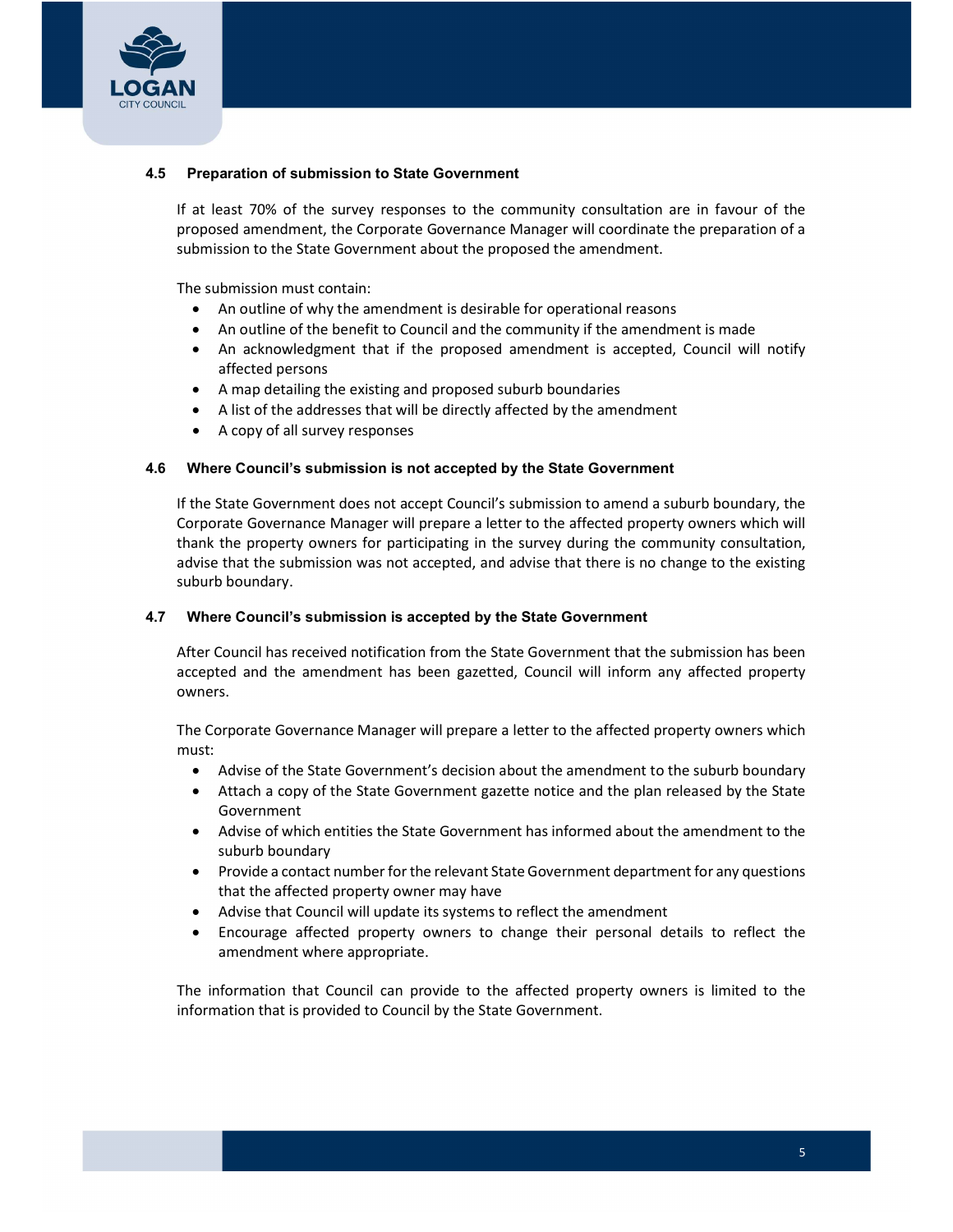<span id="page-5-0"></span>

# 5 When a third party seeks Council's support for the third party's submission to the State Government

 Where a third party, such as a developer, wishes to make a submission to the State Government for an amendment to a suburb boundary, the State Government requires the third party to provide documentation to support their submission. Information on the requirements of a submission can be found on the Department of Natural Resources, Mines and Energy website.

### 5.1 Making a request to Council for a letter of support

 The third party is required, amongst other things, to provide a letter of support from Council for their submission. Where a third party seeks a letter of support from Council, the third party must provide a written request to the Corporate Governance Manager. The written request must:

- Outline why the amendment is desirable
- Outline the benefit to the community if the amendment is made
- Contain a map detailing the existing and proposed suburb boundaries
- Provide a list of the addresses that will be directly affected by the amendment
- Provide documentation showing that the third party has consulted with all affected property owners about the proposed amendment submission
- Provide signed documentation from the affected property owners showing that they support the proposed amendment submission

If a written request does not contain all of the above items, it will not be considered.

#### 5.2 Consultation with Councillors

 When the Corporate Governance Manager receives a written request from a third party for a letter of support that complies with all of the requirements above, the Corporate Governance Manager will provide a briefing to Councillors for the purpose of obtaining feedback about whether they are supportive of Council providing a letter of support to the third party for their amendment proposal.

#### 5.3 Endorsement by Councillors

If the majority of Councillors do not support the third party's amendment proposal, the Corporate Governance Manager will prepare a letter to the third party advising them that Council does not support the amendment proposal.

 If the majority of Councillors endorse providing a letter of support to the third party, the Corporate Governance Manager will prepare a letter to the third party stating that:

- Council supports the proposed amendment submission
- Council will provide notification to affected property owners if the State Government decides to accept the submission and amend the suburb boundary